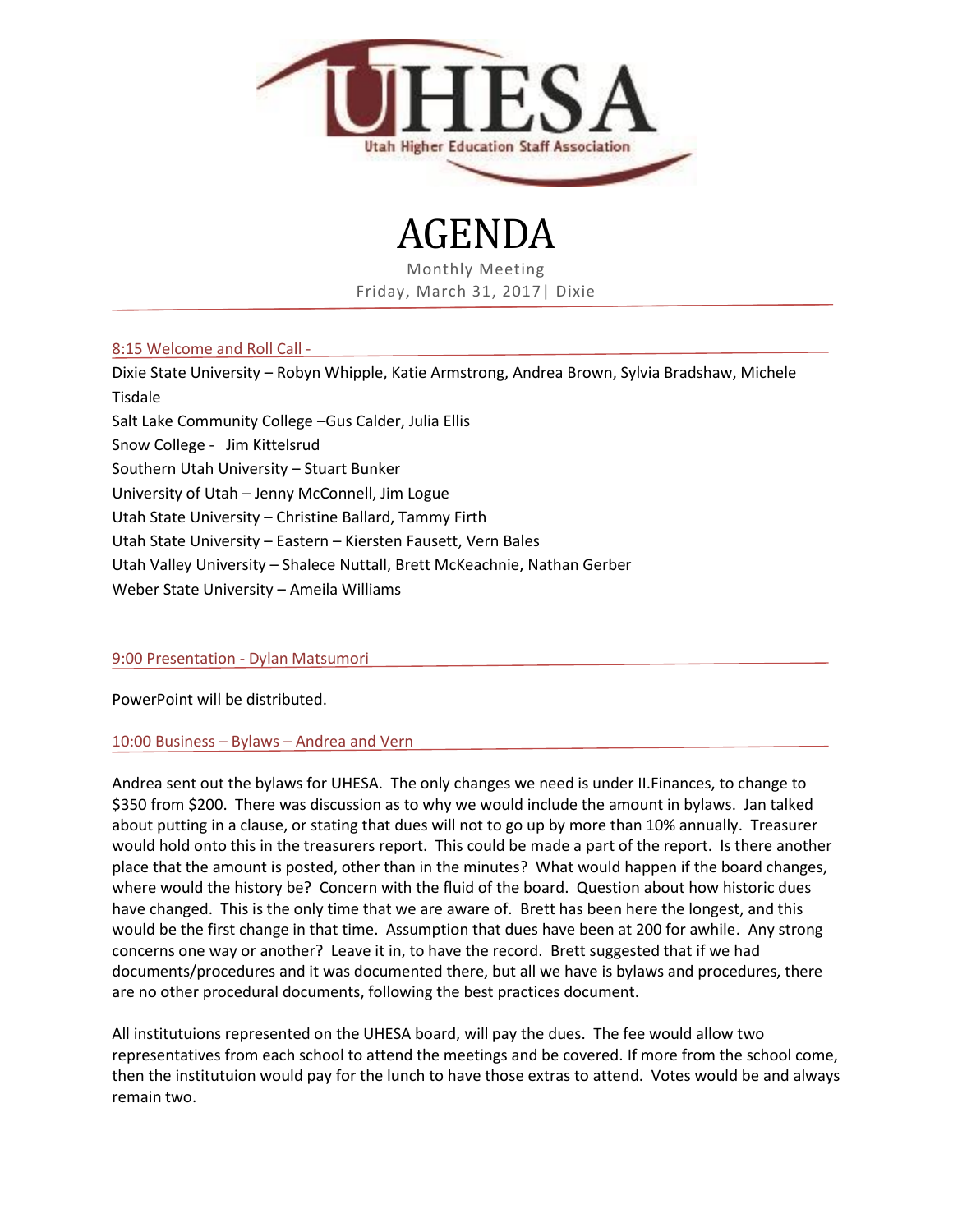With the best practices document that we are looking at creating, we should outline where the fees are going generally. We would need to document why the fees increased from \$200-\$350. Vern will put together a document that would outline in general what membership dues cover, why there would be an increase. Some of those reasons including the travel for the executive board that may not be covered by the institutuions. Jan researched bylaws in which the fee was included in the bylaw, with eitehr a note that the board sets the amount each year, and the board votes, or a note that includes that fees would be included. The increase in the annual fees, are due to changes in the billing structures, where the dues and annual meeting expenses are now included in the annual fee rather than an annual fee and then annal meeting. We could work towards creating the document next year, that will be online and available, have procedural documents. Shall not increase more than x percent. 10% a year since we started.

Motion by Vern to take bylaws as written. Seconded by Robyn Whipple. 18 in favor, zero opposed.

# 10:40 Regent Board Committee Meetings (Academic and Student Affairs or - Finance and Facilities)

Academic/Student affairs: Talked about the different populations and their completion rates, the problems with low income attending and completing, limited English proficiencies attending and graduating at a very low rate. Went through and approved the degrees that were presented by Weber, Dixie, SUU, and USU.

Finance/Facilities: Discussed different funding methods, overall bottom line seemed positive, education received more than what was expected. Talked about the pro-rated funding. Two buildings last year, three building this year. What happens next yet if the economy tanks? Unclear about the future in proposing funding for buildings. Encouraged schools to make a proposal for next year and see how it goes. They discussed credit rating, bonding, etc. Reports will be online shortly.

Helpful to have this meeting in conjunction with Regents. Suggest that the March meeting follows with Regents. Need to discuss what meetings are needing to be held and where: Weber, UVU, Snow.

Regents at Weber in Sept. Chat with them to see about hosting at this time. Look for 2018 to see when at UVU. See if we know when the next is going to be

July 27/28 at SUU (trying to see Shakespeare festival)

# Legislative Update and Review - Stuart Bunker

Higher education did get a 2% increase for salary. The performance based funding from Ann Milner, the idea being behind it that if we provide better quality graduates, we should get some tax revenue from that. Still needs to be flushed out through regents and trustees. The number of students, dept. of workforce services top 20 occupations for the year, and graduates graduating with expectation of job, as well as growth within those majors determine the institutions slice of the pie. STEM, computer science, and construction management. May not effect staff, but could with advisors. Approval of degree programs are no longer determined at regents level, goes back to the vetting body, and then back down to the board of trustees and won't have to be approved at the regents level anymore. This will change the academic/student affairs portion of the Regents meeting.

Changed the makeup of the Regents size. Now each school will choose three names to submit to governor, and then the governor will choose one from each school. There will be one from the student body.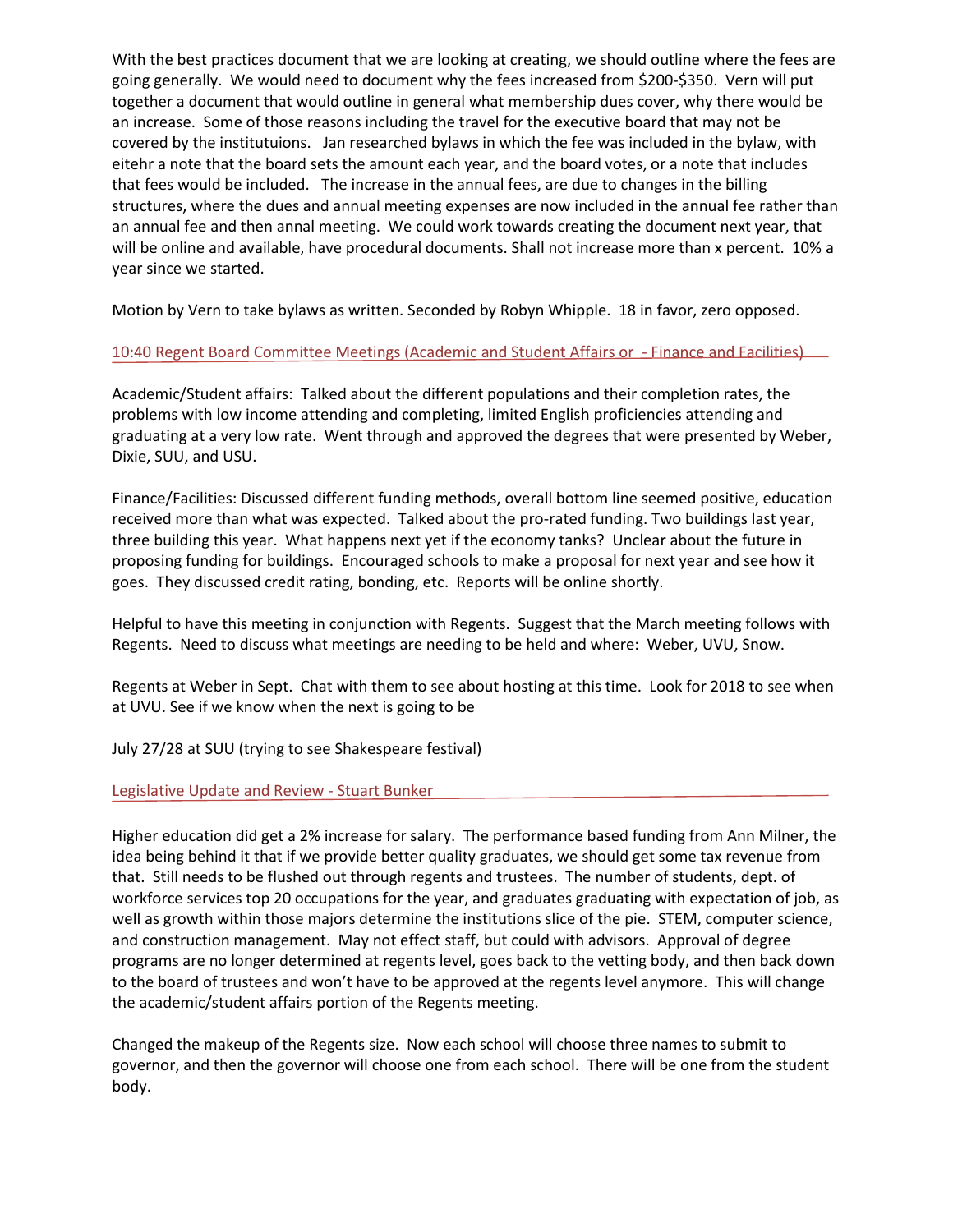Higher Ed day at the hill, one aspect that did not go great was we could not get a legislature to come and talk with us. Need to look at this sooner and earlier. One thing that went great was being up there the same day as USHE. We should look at doing this again as a default, chat with them earlier so we can get a voice and be involved more. Some documentation would be great for next year, have a timeline, PROCEDURES manual. Stuart will go ahead and do this.

Talked about finding a legislature from each house to recognize UHESA and plan to move from one spot to another. Students were there at the same time we were, do we collaborate with them? Get to know others that are going up and tag with them (students) or anyone who is going to be there.

If we can get a senator lined up early, before the session starts, have a set a questions that we want to address or have a discussion-attack early in November or December getting in touch with people early. What are you mission, goals and priorities and how can we help you with it? Staff side would like to do what we can to promote in education, how can we help you?

SLCC had their college representative come in that talked about things that passed that effected higher education. Would like to have the list that is given to presidents and institutional liaison, try to get in fall, beforehand so we can be helpful. Have our legislative reps work with the institutional rep to do this early. Can Spencer give us this list? High education legislative update get these in November. Something to look at.

Had the liaisons from the schools come and talk rather than the legislative. This way we can see how the session would affect staff. (UVU, SLCC, SNOW all have representatives at the capitol). Could get someone to come in and talk with us. Also meeting with Evan Vickers. Invite him to the summer meeting have someone from Weber talk to us while we are there, to make sure we are starting on legislative stuff early.

### Institutional Updates -

Success at institution/activity/procedure that has gone well at the institution, why it was successful, what it did for staff at institution.

Dixie-Breakfast with the president. Talks to staff, different positions as why they are so important and why they are important at the institution and how it is vital to the role of the institutions! He had feedback from students who had great feedback from students as to how staff helped him. Give awards here, update for the association as what did in fall and what is coming up, such as the merger of the staff associations. Overwhelming support to combine the associations; create new structure, constitutional bylaws and policy. They will know by end of day March 31, about the combination. 75% of voting members in both associations.

USU- Merged associations July 1, 2016. Rewritten bylaws, members were unaware of the role of the staff association. Goal to make it more aware. Had their first social, combined event that they merged. Annual luncheon, give out awards. New university president was appointment, were invited to participate in the presidential search. Comes to the meeting for first 5 minutes.

UVU- Making progress with meeting with meeting with the President – meet quarterly. Reporting line change, AVP of Finance and Administration; now VP of Budgeting and Planning. Questions – President Term serve a 2-year term. The president, left 2 months into her 2-year term. Only SLCC has a President who serves a 2-year term. It has caused some problems. They have some good ideas on how to move forward and try to fix it.